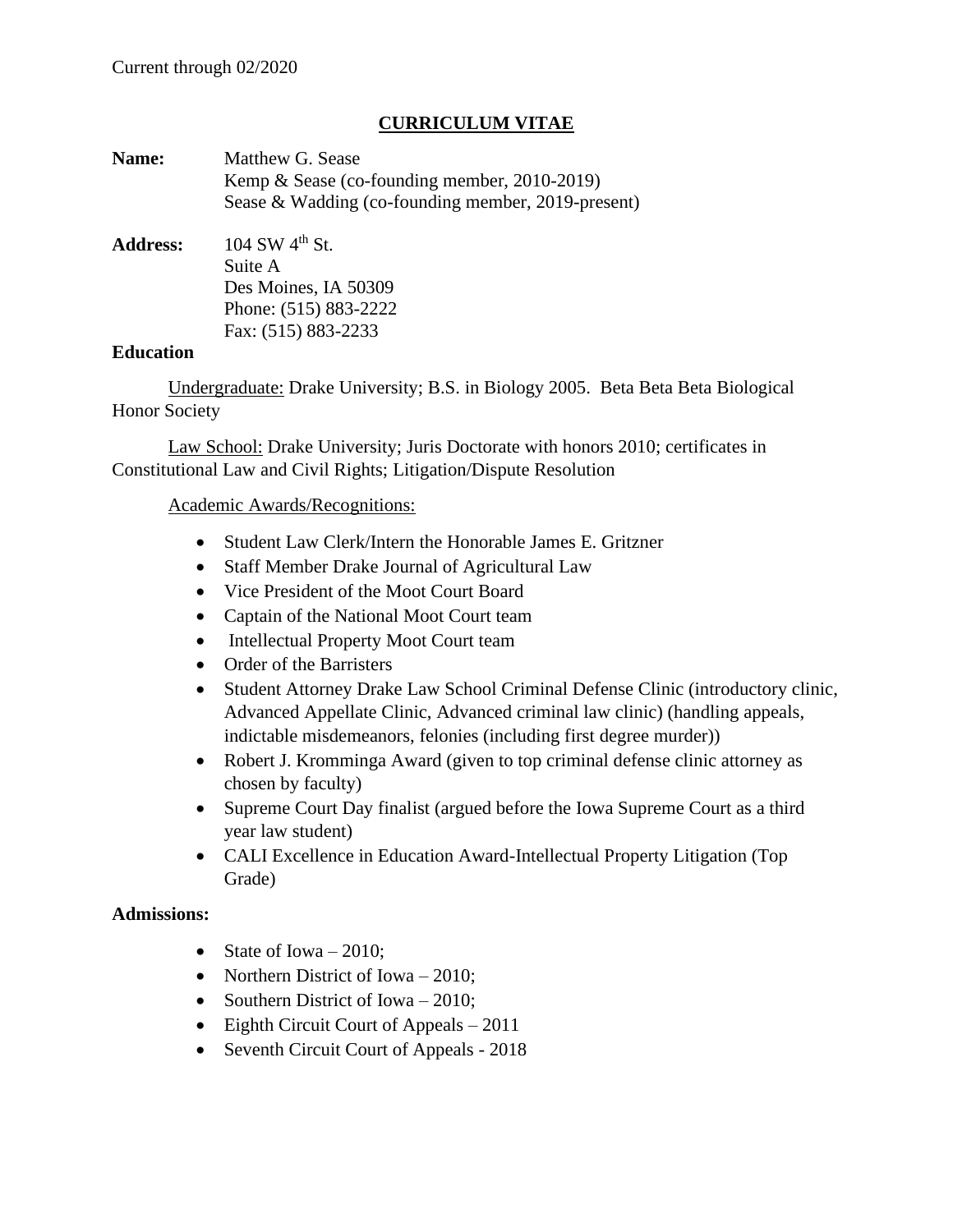### **Professional Affiliations:**

- Million Dollar Advocates Forum (Member);
- America's Top 100 Attorneys Lifetime Achievement Award;
- National Academy of Criminal Defense Attorneys Top 10 Under 40 Award (Iowa);
- Super Lawyers Rising Star-Criminal Defense;
- Iowa Bar Association;
- Blackstone Inn of Court;
- Polk County Bar Association;
- Iowa Bar Association Jury Instruction Committee;
- Iowa Bar Association General Practice Council Member;
- Iowa Bar Association Young Lawyers Division;
- Drake Law School Board of Counselors (2011-2017)

## **Litigation Experience:**

Experience handling litigation in the following areas:

- Civil/Commercial litigation (contract disputes, construction disputes, personal injury, professional malpractice, business disputes, employment discrimination, probate/will contests, plaintiff and defendant, etc.)
- Criminal litigation (misdemeanor and felonies; including Burglary in the First Degree, Robbery in the First Degree, Vehicular Homicide, Murder in the First Degree)
- Appellate practice (civil, divorce/custody, and criminal appeals, briefing and oral arguments before the Iowa Supreme Court, Iowa Court of Appeals, Eighth Circuit Court of Appeals and Seventh Circuit Court of Appeals)

## **Publications/Presentations:**

*What's That Smell: Septic Systems and Iowa's Time of Transfer Law*, Note, Drake Journal of Agricultural Law Vol. 16, No. 2 (2011).

*Insurance Coverage: Determining What and Whom is Protected* – 2019 Construction Law Boot Camp – National Business Institute

*Juveniles and the Iowa Felony Murder Rule* – 2017 Iowa Association of Criminal Defense Lawyer

*Effective Use of a Private Investigator*- 2016 Criminal law Seminar Iowa Bar Association

*Effective Assistance of Counsel* – 2015 Drake University Law School Criminal Procedure II

*Opening a Practice* – co-presenter; 2014 Iowa Bar Association Annual Meeting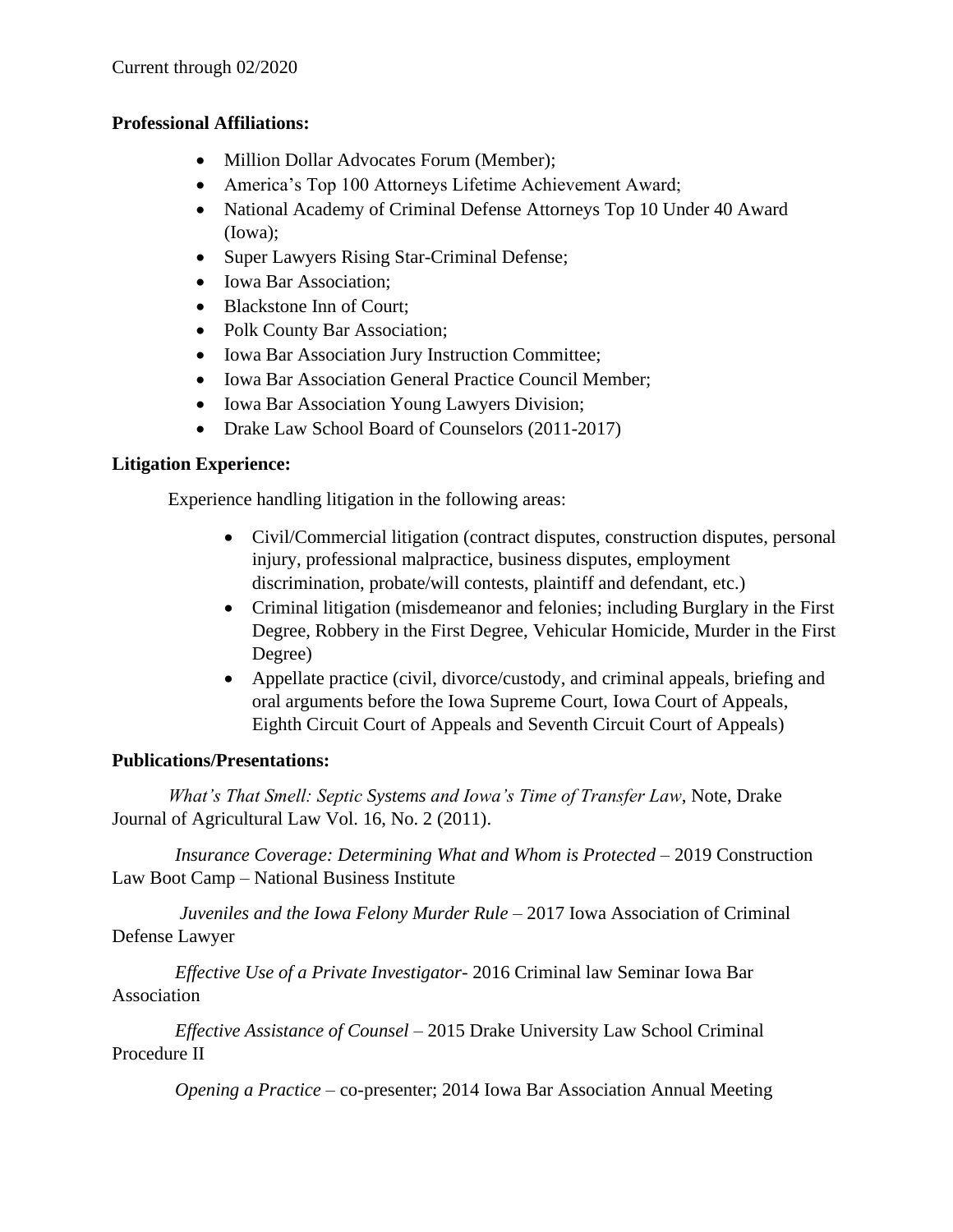*Going Solo Seminar* – 2012 Drake University Law School Career Development

**Office** 

#### **Representative Cases**:

#### **Jury Trials**

*State v. Michael Warnick*, Story County Case Number AGCR045580 (Sexual Misconduct with Inmate)

*State v. Earl Freeman*, Polk County Case Number FECR242299 (Felon in Possession of Firearm)

*State v. Gary Hendriks, III*, Polk County Case Number SRCR251228 (Possession of Marijuana)

*State v. Thomas Dugan*, Guthrie County Case Number FECR019824 (Vehicular Homicide)

*State v. Michael Dickey*, Polk County Case Number FECR254216 (Theft in the Second Degree)

*State v. Mikel Van Arkel*, Polk County Case Number AGCR273099 (Assault Causing Bodily Injury)

*State v. Lonnie Lee Jackson*, Polk County Case Number FECR317492 (Burglary in the First Degree, Sexual Abuse in the Third Degree, Robbery in the Second Degree, Theft in the Second Degree, Theft in the Third Degree, 14 counts of Credit Card Fraud, Habitual Offender Enhancements) (plead guilty second day of trial to significantly reduced charges)

*State v. Michael Lee Bell, Jr.*, Polk County Case Number FECR310673 (Murder in the First Degree)

*Luken v. Edwards*, Northern District of Iowa 10-4097-MWB (Federal and State Wiretapping)

*Estate of Pepper, et al v. Whitehead, et al*, Southern District of Iowa 09-524-JEG-RAW (Dispute involving conversion and gifts of Elvis Presley memorabilia)

*Rennenger v. Manley Toy Direct, L.L.C.*, Southern District of Iowa 10-cv-400-JEG-RAW (Employment Discrimination)

*Alvarez v. Estherville ELKS Lodge No. 528* Emmett County Case Number LACV018240 (Slip and Fall/Snow and Ice)

*The Hansen Company, Inc v. RedNet Environmental Services, LLC.*, Polk County Case Number LACL129688 (Complex commercial litigation involving a breach of construction contract on the Younkers Building in Des Moines. Jury awarded client over \$1.3 million on Counterclaim and \$250,000 in punitive damages. Majority of the award affirmed in *The Hansen Company, Inc v. RedNet Environmental Services, LLC.*, 16-0735 (Iowa Court of Appeals 2017)).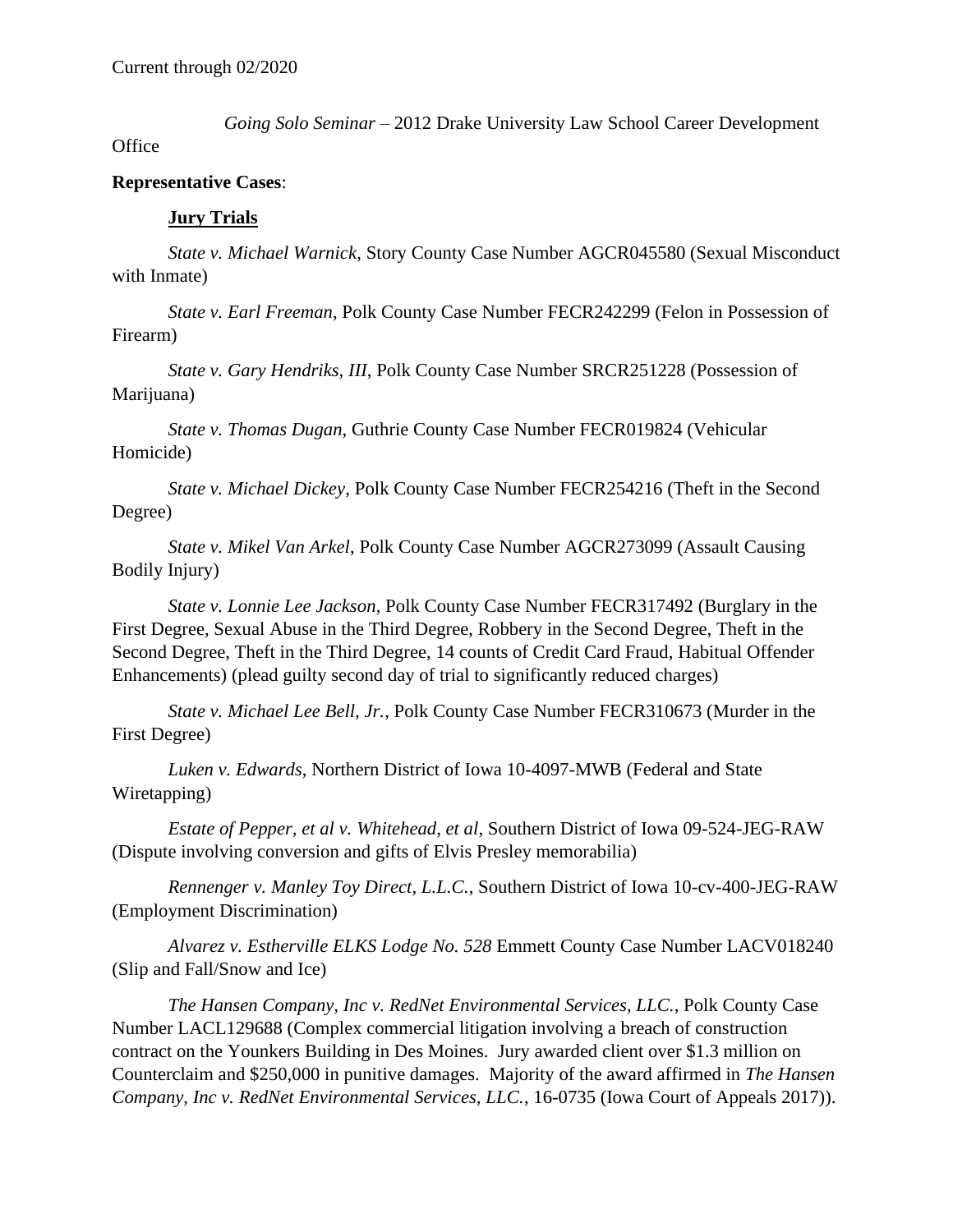*M.L. v. Immanuel Lutheran Church*, Dickinson County Case LACV027525 (Daycare abuse case, Jury Verdict of \$100,000)

*Estate of Douglas M. West v. Domina Law Group, et al*, Southern District of Iowa 16-cv-0030 (Complex Legal Malpractice claim)

*Megan and David Moritz v. Tyler Custom Homes, LTD, et al*, Polk County Case Number LACL135693 (Defective Construction/Breach of Contract)

# **Bench Trials**

*Morrell Company, LC, v. Rural Water System Number 1*, Sioux County Case Number LACV022152 (second chair, defense of claims for unpaid bill, ultimately obtained favorable settlement on appeal)

*Trustees of Iowa Laborers, et al v. Ankeny Community School, et al*, Polk County Case Number EQCE070373 (complex commercial litigation involving numerous construction liens and counterclaims/crossclaims involving building owners, general contractors, subcontractors and suppliers. Client ultimately awarded over \$1.75 million. Majority of the award affirmed on appeal in *Oldcastle APG West, Inc. v. Grove Masonry, Inc.*, 865 N.W.2d 270 (Iowa App. 2014) and settled while application for further review was pending before Iowa Supreme Court).

*Shinn v. Farmer*, Southern District of Iowa 14-cv-452 (issues involving fraud, breach of contract and unjust enrichment

*Deb and Al Poller v. Okoboji Classic Cars*, Dickinson County Case Number LACV027296 (violations of Iowa Consumer Fraud and Breach of Contract)

*Joseph Morrissey v. International Workshops, et al*, Polk County Case Number LACL135746 (securities violations and claims of fraudulent misrepresentation)

*McGuire Construction, Inc. v. Portzen Construction, Inc., et al*, Johnson County Case Number EQCV080002 (complex construction litigation regarding unpaid amounts due and owing and allegations of defective workmanship

## **Appellate Cases**

*State v. Moment*, 2010 WL 1052075 (Iowa App.) (student intern with the Iowa State Appellate Defender's office)

*Oldenkamp v. Iowa Dept. of Public Safety*, 2011 WL 5395062 (Iowa App.) (appeal of sex offender registration requirements) (oral argument)

*In re Marriage of Luken*, 2012 WL 4097269 (Iowa App.) (affirming district court's denial of a motion to set aside the previously entered divorce decree)

*Estate of Pepper v. Whitehead,* 686 F.3d 658 (8<sup>th</sup> Cir. 2012) (reversing district court's award of summary judgment to defendant and remanded for trial) (oral argument)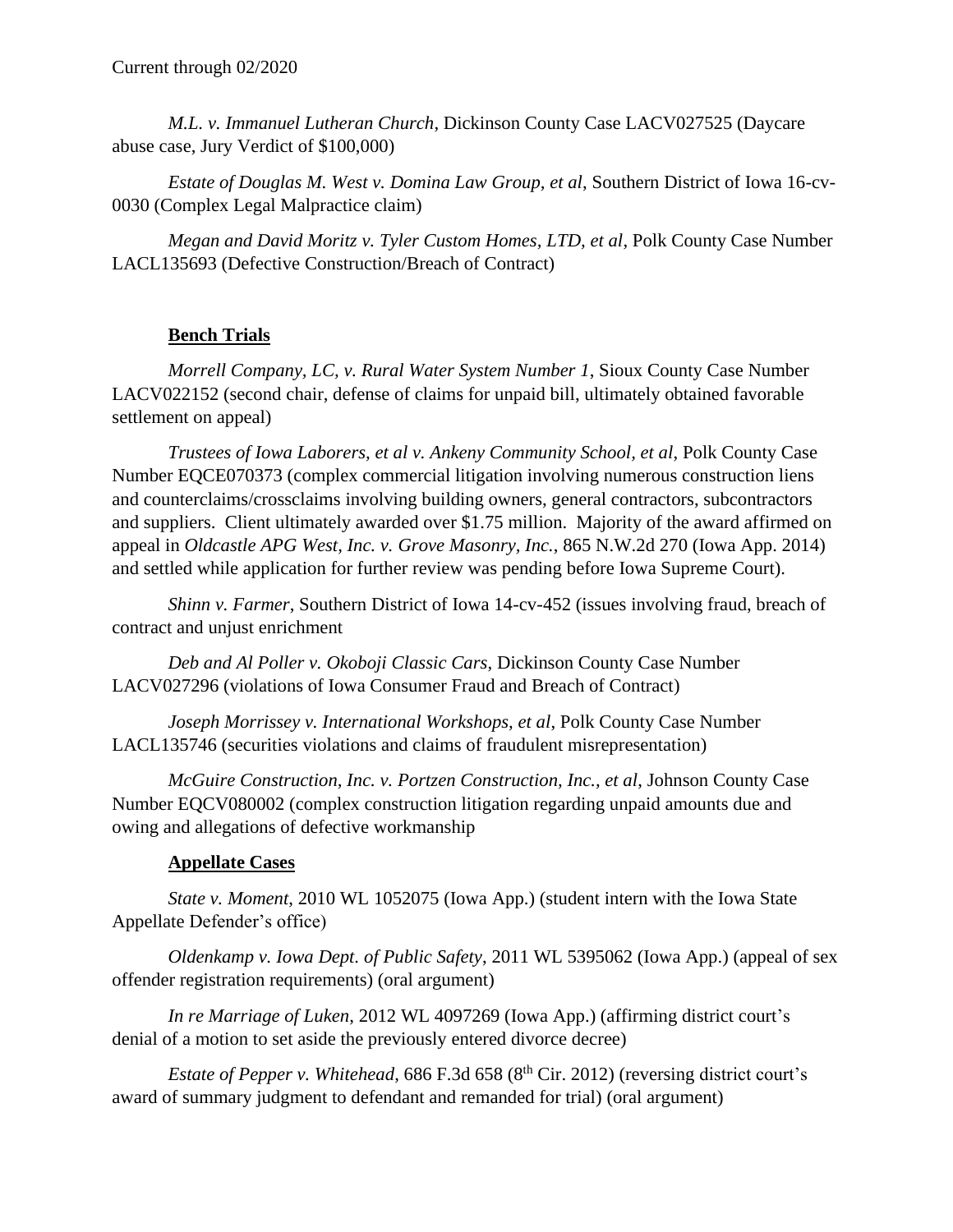*Doe v. Koenigs*, 2012 WL 6194351 (Iowa App.) (issues involving redisclosure of child abuse registry information) (oral argument)

*State v. Stephenson*, 2013 WL 5498112 (Iowa App.) (appeal from jury verdict)

*Kramersmeier v. State*, 2013 WL 447414 (Iowa App.) (appeal regarding post-conviction relief proceedings)

*In re Marriage of Cleveringa*, 2014 WL 3511881 (Iowa App.) (reversing district court's award of primary custody to the father and returned primary care to the mother) (oral argument)

*Slycord v. Garrett*, 2014 WL 1714966 (Iowa App.) (appeal regarding property line dispute)

*Oldcastle APG West, Inc. v. Grove Masonry, Inc.*, 865 N.W.2d 270 (Iowa App. 2014) (oral argument)

*Estate of Pepper v. Whitehead*, 780 F.3d 856 (8<sup>th</sup> Cir. 2015) (appeal from adverse jury verdict) (oral argument)

*In re A.H.*, 2015 WL 1332322 (Iowa App.) (appeal from CINA proceedings)

*State v. Lowery*, 2015 WL 9451068 (Iowa App.) (reversing a jury verdict finding defendant guilty of operating while intoxicated resulting in complete dismissal of charges)

*State v. Bryan*, 2015 WL 1546424 (Iowa App.) (issues involving seizure and police encounters)

*Fay v. State*, 2015 WL 3915631 (Iowa App.) (appeal of post-conviction relief proceedings).

*Thul v. Iowa Dist. Court for Kossuth County*, 2016 WL 5930637 (Iowa App.) (appeal of contempt finding).

*NuStar Farms, LLC v. Zylstra*, 880 N.W.2d 478 (Iowa 2016) (reversing district court's refusal to remove opposing counsel due to conflict of interest)

*State v. Dahl*, 874 N.W.2d 348 (Iowa 2016) (as an issue of first impression, reversing district court's refusal to allow a criminal defense attorney's application for a private investigator to be heard outside the presence of the prosecution) (oral argument)

*In re Marriage of Thul*, 2016 WL 3003464 (Iowa App.) (issues involving alimony and property distribution)

*Stouffer v. State*, 2016 WL 146247 (Iowa App.) (appeal involving post-conviction relief proceedings)

*State v. Halverson*, 2017 WL 5178997 (Iowa App.) (issues involving motions to suppress)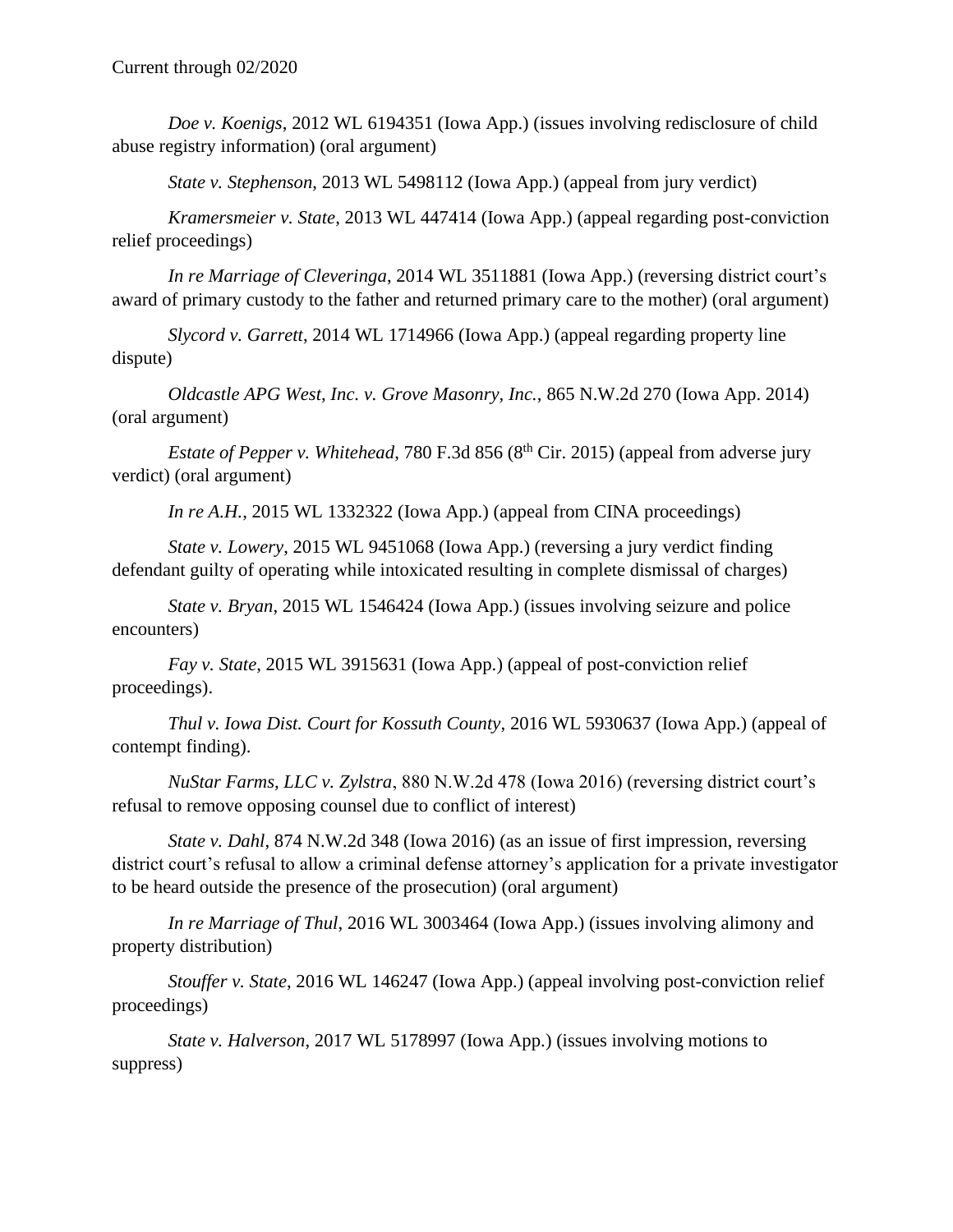*In re Marriage of Schumacher*, 2017 WL 3525305 (Iowa App.) (affirming district court's child custody determination)

*In re Marriage of Kruse*, 2017 WL 4049234 (Iowa App.) (appeal regarding repudiation and postsecondary education)

*Riley v. Riley*, 2017 WL 512477 (Iowa App.) (issues involving Iowa Elder Abuse Statute) (oral argument)

*Hyde v. Mann*, 2017 WL 2461611 (Iowa App.) (child custody dispute) (oral argument)

*In re Marriage of Williams*, 2017 WL 2875392 (child custody/modification)

*The Hansen Company, Inc v. RedNet Environmental Services, LLC.*, 2017 WL 4570406 (Iowa App.) (oral argument)

*State v. Phipps*, 2018 WL 540438 (Iowa App.) (reversing the district court's imposition of surcharges on a defendant as an illegal sentence)

*In re E.T.*, 2018 WL 1182566 (Iowa App. (private termination of parental rights)

*In re Estate of Erickson*, 2018 WL 3471093 (Iowa App.) (affirming will contest, tortious interference and attorney fees) (oral argument)

*Finken v. West*, 910 N.W.2d 629 (Iowa App.) (issues involving intervention and prejudgment garnishments) (oral argument)

*In re Marriage of Erpelding*, 917 N.W.2d 235 (Iowa 2018) (in an issue of first impression, Iowa Supreme Court set parameters as to what attorneys' fees may be waived by a premarital agreement) (oral argument at Supreme Court and Court of Appeals)

*State v. Harrison*, 914 N.W.2d 178 (Iowa 2018) (challenging the felony murder rule as applied to juveniles) (oral argument)

*In re Marriage of Mertz and Hassler*, 2018 WL 2084861 (Iowa App.) (issues involving child custody) (oral argument)

*Shinn v. Farmer*, 746 Fed.Appx. 608 (8th Cir.)

*Reed, et al v. Charles Palmer*, 906 F.3d 540 (7<sup>th</sup> Cir.) (issues involving qualified immunity and pre-answer motion to dismiss) (oral argument)

*In re Marriage of Dorr*, 2019 WL 478502 (Iowa App.) (issues involving alimony) (oral argument)

*Blair v. Scott*, 2019 WL 1752705 (Iowa App.) (issues involving child custody)

*Granstra v. Driesen*, (Iowa App.) (issues involving child custody)

*State v. Stoppelmoor*, (Iowa App.) (issues involving motion to suppress)

*In re Marriage of Mann*, (Iowa 2020) (issues involving alimony)